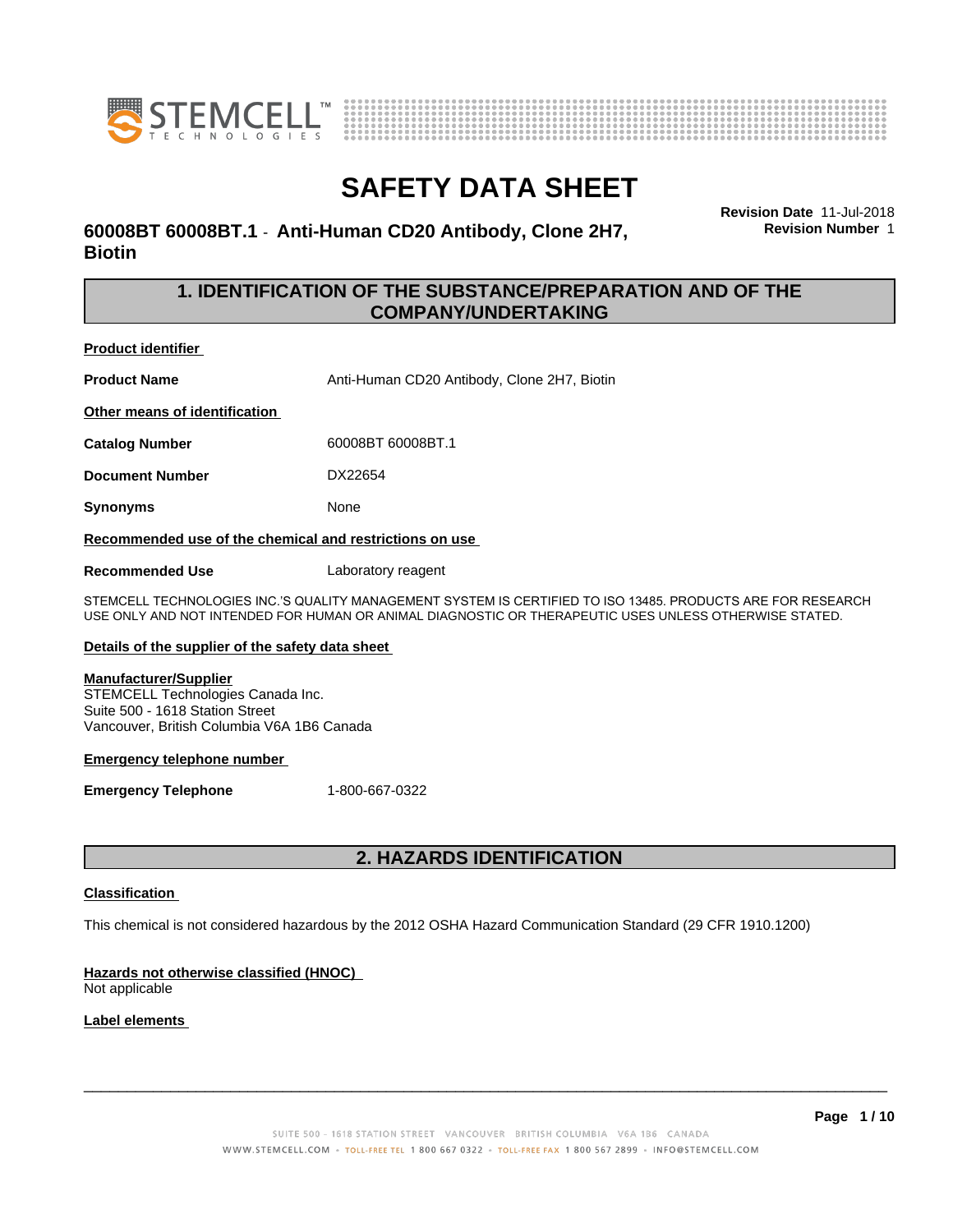



## \_\_\_\_\_\_\_\_\_\_\_\_\_\_\_\_\_\_\_\_\_\_\_\_\_\_\_\_\_\_\_\_\_\_\_\_\_\_\_\_\_\_\_\_\_\_\_\_\_\_\_\_\_\_\_\_\_\_\_\_\_\_\_\_\_\_\_\_\_\_\_\_\_\_\_\_\_\_\_\_\_\_\_\_\_\_\_\_\_\_\_\_\_ **Revision Date** 11-Jul-2018 **60008BT 60008BT.1** - **Anti-Human CD20 Antibody, Clone 2H7, Biotin**

**Revision Number** 1

**Hazard statements** Not a hazardous substance or mixture according to the Globally Harmonized System (GHS) The product contains no substances which at their given concentration, are considered to be hazardous to health. **Appearance** Clear **Physical state** Liquid **Odor** No information available

**Other Information**

Not applicable

**Unknown acute toxicity** 0 % of the mixture consists of ingredient(s) of unknown toxicity

0 % of the mixture consists of ingredient(s) of unknown acute oral toxicity

0 % of the mixture consists of ingredient(s) of unknown acute dermal toxicity

0 % of the mixture consists of ingredient(s) of unknown acute inhalation toxicity (gas)

0 % of the mixture consists of ingredient(s) of unknown acute inhalation toxicity (vapor)

0 % of the mixture consists of ingredient(s) of unknown acute inhalation toxicity (dust/mist)

## **3. COMPOSITION/INFORMATION ON INGREDIENTS**

### **Substance**

Not applicable.

### **Mixture**

Not a hazardous substance or mixture according to the Globally Harmonized System (GHS)

\*The exact percentage (concentration) of composition has been withheld as a trade secret.

## **4. FIRST AID MEASURES**

## **Description of first aid measures**

**Inhalation** Remove to fresh air.

**Eye contact Rinse thoroughly with plenty of water for at least 15 minutes, lifting lower and upper eyelids.** Consult a physician.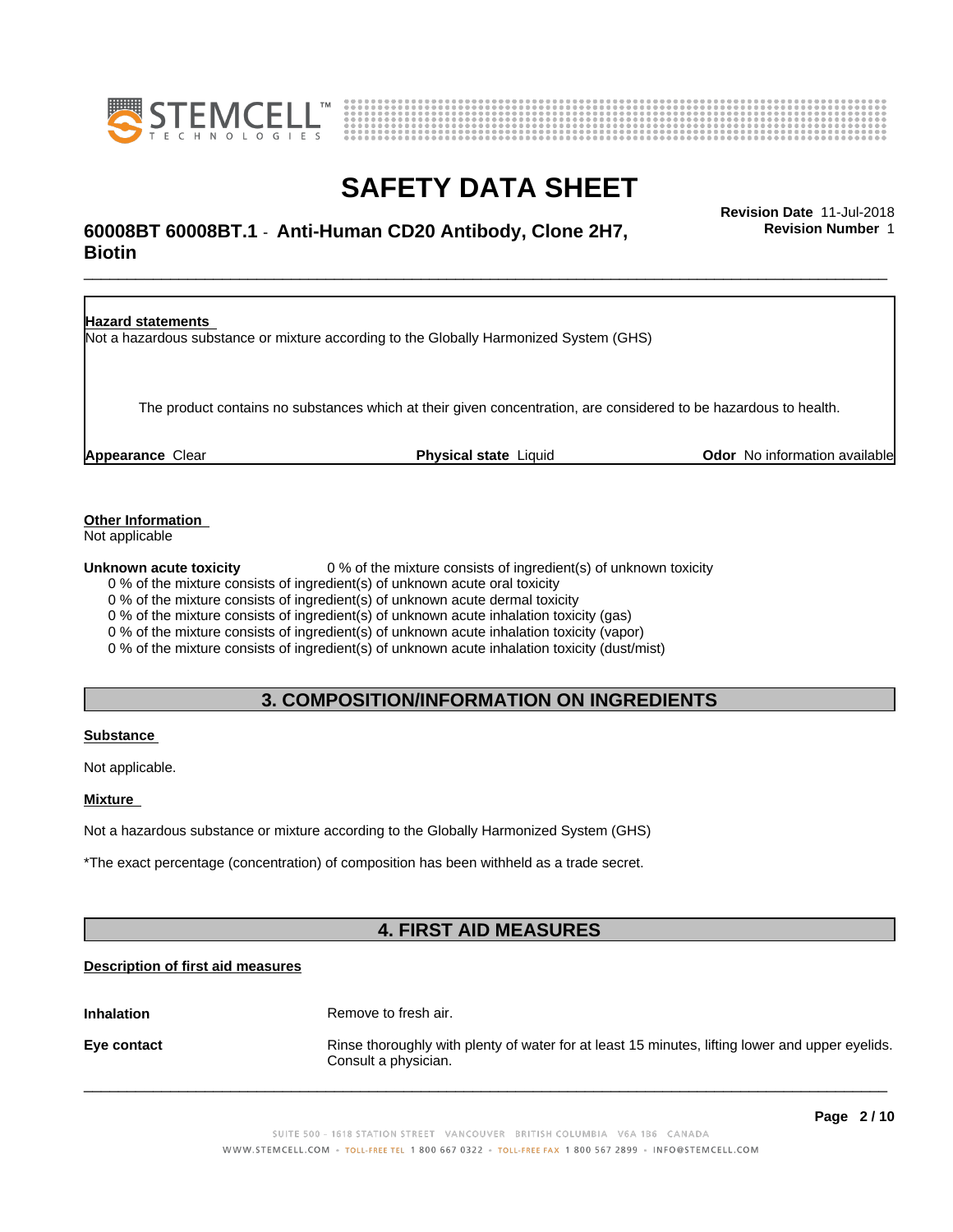



## \_\_\_\_\_\_\_\_\_\_\_\_\_\_\_\_\_\_\_\_\_\_\_\_\_\_\_\_\_\_\_\_\_\_\_\_\_\_\_\_\_\_\_\_\_\_\_\_\_\_\_\_\_\_\_\_\_\_\_\_\_\_\_\_\_\_\_\_\_\_\_\_\_\_\_\_\_\_\_\_\_\_\_\_\_\_\_\_\_\_\_\_\_ **Revision Date** 11-Jul-2018 **60008BT 60008BT.1** - **Anti-Human CD20 Antibody, Clone 2H7, Biotin**

**Skin contact** Wash skin with soap and water. **Ingestion Clean mouth with water and drink afterwards plenty of water. Most important symptoms and effects, both acute and delayed Symptoms** No information available. **Indication of any immediate medical attention and special treatment needed Note to physicians** Treat symptomatically. **5. FIRE-FIGHTING MEASURES Suitable Extinguishing Media** Use extinguishing measures that are appropriate to local circumstances and the surrounding environment. **Unsuitable extinguishing media** CAUTION: Use of water spray when fighting fire may be inefficient. **Specific hazards arising from the chemical** No information available. **Explosion data Sensitivity to Mechanical Impact** None. **Sensitivity to Static Discharge** None.

**Special protective equipment for fire-fighters** Firefighters should wear self-contained breathing apparatus and full firefighting turnout gear. Use personal protection equipment.

## **6. ACCIDENTAL RELEASE MEASURES**

### **Personal precautions, protective equipment and emergency procedures**

**Personal precautions** Ensure adequate ventilation.

### **Environmental precautions**

**Environmental precautions** See Section 12 for additional Ecological Information.

### **Methods and material for containment and cleaning up**

**Page 3 / 10**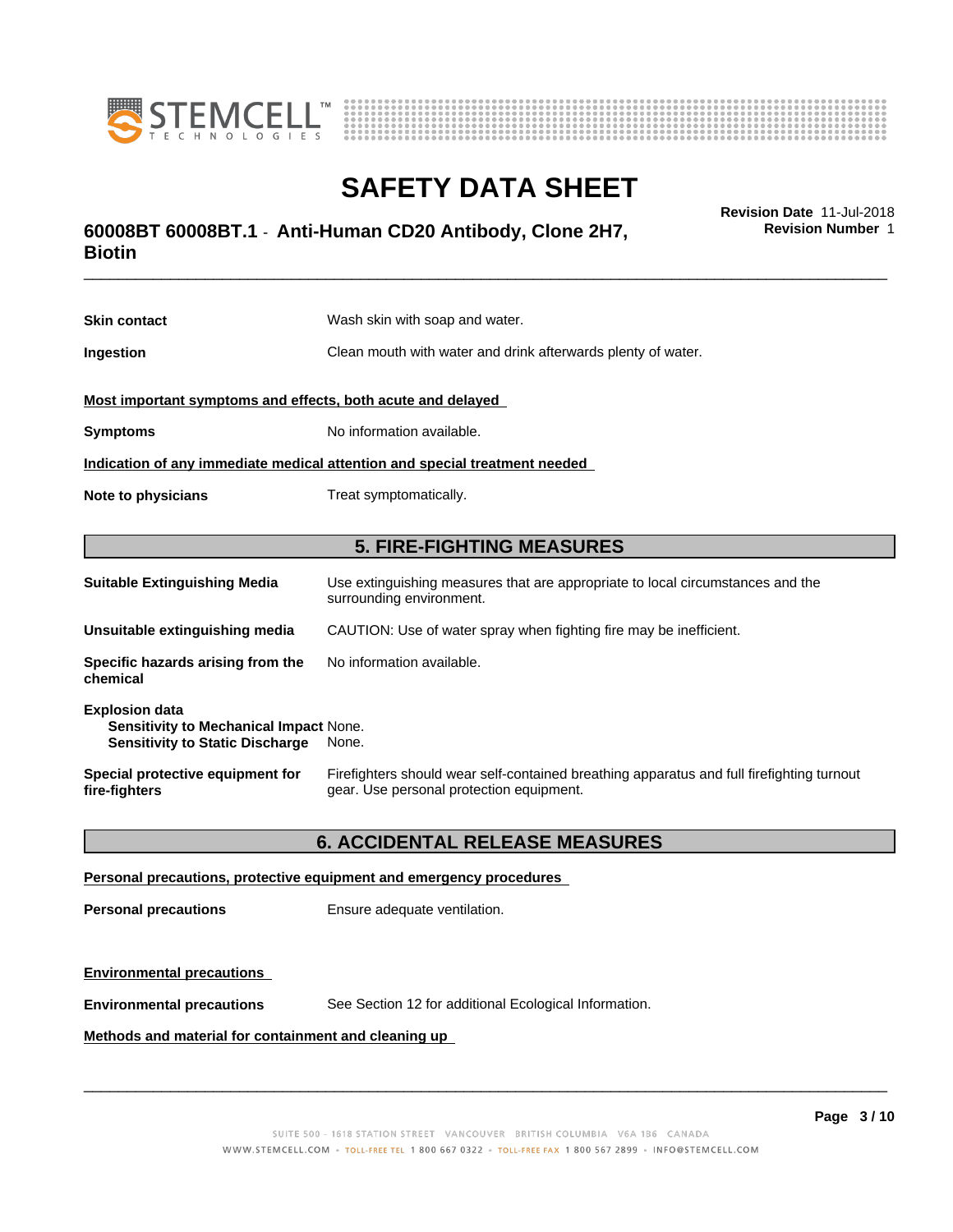



## \_\_\_\_\_\_\_\_\_\_\_\_\_\_\_\_\_\_\_\_\_\_\_\_\_\_\_\_\_\_\_\_\_\_\_\_\_\_\_\_\_\_\_\_\_\_\_\_\_\_\_\_\_\_\_\_\_\_\_\_\_\_\_\_\_\_\_\_\_\_\_\_\_\_\_\_\_\_\_\_\_\_\_\_\_\_\_\_\_\_\_\_\_ **Revision Date** 11-Jul-2018 **60008BT 60008BT.1** - **Anti-Human CD20 Antibody, Clone 2H7, Biotin**

**Revision Number** 1

| <b>Methods for containment</b>         | Prevent further leakage or spillage if safe to do so.                                |
|----------------------------------------|--------------------------------------------------------------------------------------|
| Methods for cleaning up                | Pick up and transfer to properly labeled containers.                                 |
| <b>Prevention of secondary hazards</b> | Clean contaminated objects and areas thoroughly observing environmental regulations. |

## **7. HANDLING AND STORAGE**

## **Precautions for safe handling**

**Advice on safe handling** Handle in accordance with good industrial hygiene and safety practice.

## **Conditions for safe storage, including any incompatibilities**

**Storage Conditions** Keep containers tightly closed in a dry, cool and well-ventilated place.

## **8. EXPOSURE CONTROLS/PERSONAL PROTECTION**

| <b>Control parameters</b>               |                                                                                                                                                                             |
|-----------------------------------------|-----------------------------------------------------------------------------------------------------------------------------------------------------------------------------|
| <b>Exposure Limits</b>                  | This product, as supplied, does not contain any hazardous materials with occupational<br>exposure limits established by the region specific regulatory bodies.              |
| <b>Appropriate engineering controls</b> |                                                                                                                                                                             |
| <b>Engineering controls</b>             | Showers<br>Eyewash stations<br>Ventilation systems.                                                                                                                         |
|                                         | Individual protection measures, such as personal protective equipment                                                                                                       |
| Eye/face protection                     | No special protective equipment required.                                                                                                                                   |
| Skin and body protection                | No special protective equipment required.                                                                                                                                   |
|                                         |                                                                                                                                                                             |
| <b>Respiratory protection</b>           | No protective equipment is needed under normal use conditions. If exposure limits are<br>exceeded or irritation is experienced, ventilation and evacuation may be required. |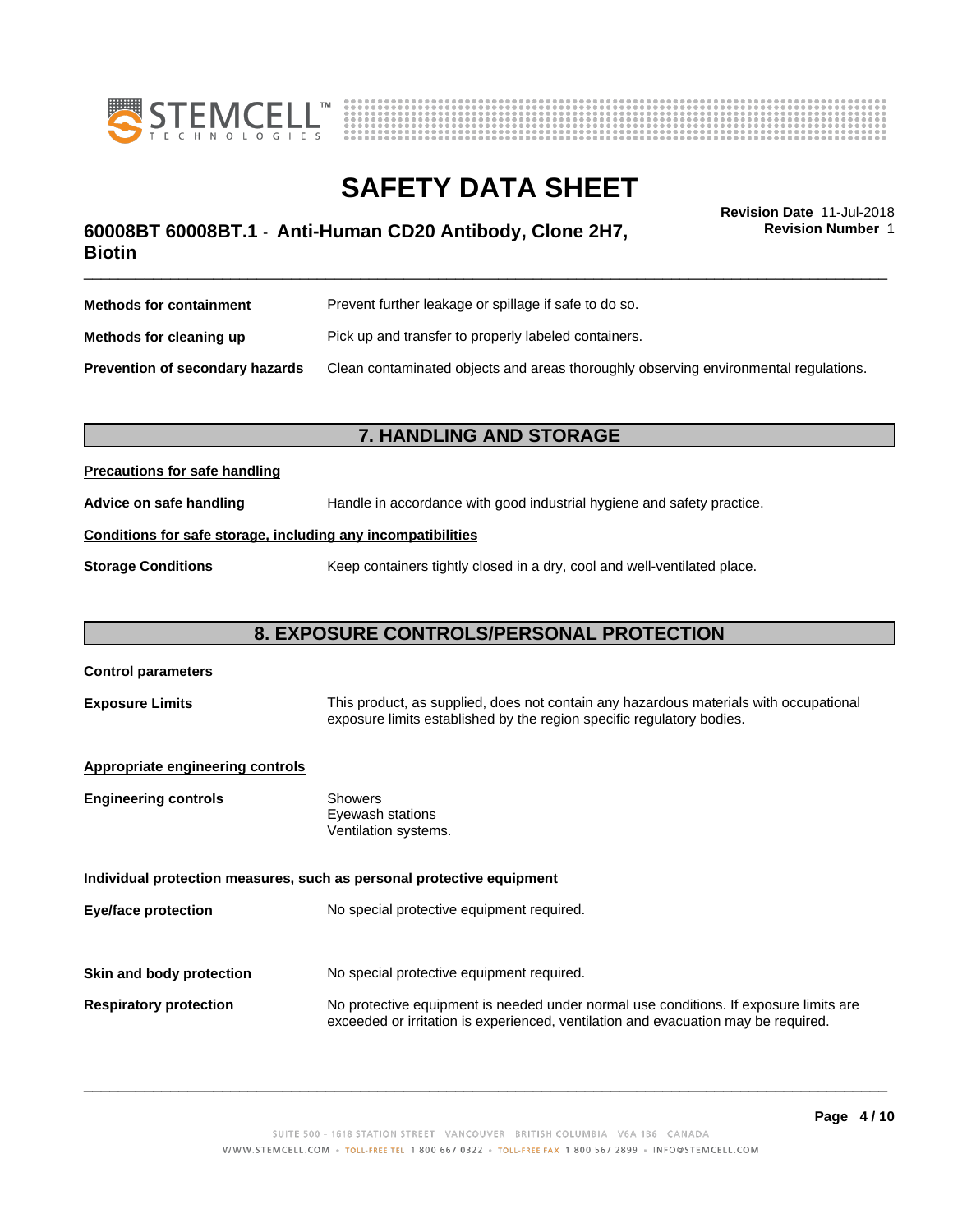



## \_\_\_\_\_\_\_\_\_\_\_\_\_\_\_\_\_\_\_\_\_\_\_\_\_\_\_\_\_\_\_\_\_\_\_\_\_\_\_\_\_\_\_\_\_\_\_\_\_\_\_\_\_\_\_\_\_\_\_\_\_\_\_\_\_\_\_\_\_\_\_\_\_\_\_\_\_\_\_\_\_\_\_\_\_\_\_\_\_\_\_\_\_ **Revision Date** 11-Jul-2018 **60008BT 60008BT.1** - **Anti-Human CD20 Antibody, Clone 2H7, Biotin**

**General hygiene considerations** Handle in accordance with good industrial hygiene and safety practice.

## **9. PHYSICAL AND CHEMICAL PROPERTIES**

## **Information on basic physical and chemical properties**

**Physical state** Liquid **Appearance** Clear<br> **Color** No inf

### **Explosive properties**<br> **Oxidizing properties**<br>
No information available **Oxidizing properties Property Remarks •Method Property Remarks •Method pH** No data available None known<br> **Melting point / freezing point** No data available None known **Melting point / freezing point** No data available None known<br> **Boiling point / boiling range** No data available None known **Boiling point / boiling range Flash point No data available None known Evaporation rate Cone Cone Access Mode to Access 10 and 7 and 7 and 7 and 7 and 7 and 7 and 7 and 7 and 7 and 7 and 7 and 7 and 7 and 7 and 7 and 7 and 7 and 7 and 7 and 7 and 7 and 7 and 7 and 7 and 7 and 7 and 7 and 7 Flammability (solid, gas)** No data available None known **Flammability Limit in Air Air 1988 1999 <b>1999 1999 <b>1999 1999 1999 1999 1999 1999 1999 1999 1999 1999 1999 1999 1999 1999 1999 1999 1999 1999 1999 1999 1999 1999 1999 Upper flammability limit:** No data available **Lower flammability limit:** No data available **Vapor pressure No data available None known Vapor density No data available and the Shown Relative density and the None known Relative density and None known Relative density No data available and the Shown None known**<br> **Water solubility No data available None known None known Water solubility Solubility in other solvents** No data available **None known**<br> **Partition coefficient** No data available None known<br>
None known **Partition coefficient**<br> **Autoignition temperature**<br>
No data available None None known<br>
None known **Autoignition temperature** Mo data available Mone known<br> **Decomposition temperature** No data available None known **Decomposition temperature** No data available<br> **Kinematic viscosity** No data available **Kinematic viscosity No data available None known**<br> **Notata available None known**<br>
Notata available **None known Dynamic viscosity No data available None known**

**Other Information Softening point** No information available **VOC** Content (%)

**No information available Odor** No information available **Odor threshold** No information available

**Molecular weight** No information available **Molecular formula No information available**<br>**VOC Content (%)** No information available **Liquid Density** No information available **Bulk density** No information available

## **10. STABILITY AND REACTIVITY**

**Reactivity No information available.** 

 $\overline{\phantom{a}}$  ,  $\overline{\phantom{a}}$  ,  $\overline{\phantom{a}}$  ,  $\overline{\phantom{a}}$  ,  $\overline{\phantom{a}}$  ,  $\overline{\phantom{a}}$  ,  $\overline{\phantom{a}}$  ,  $\overline{\phantom{a}}$  ,  $\overline{\phantom{a}}$  ,  $\overline{\phantom{a}}$  ,  $\overline{\phantom{a}}$  ,  $\overline{\phantom{a}}$  ,  $\overline{\phantom{a}}$  ,  $\overline{\phantom{a}}$  ,  $\overline{\phantom{a}}$  ,  $\overline{\phantom{a}}$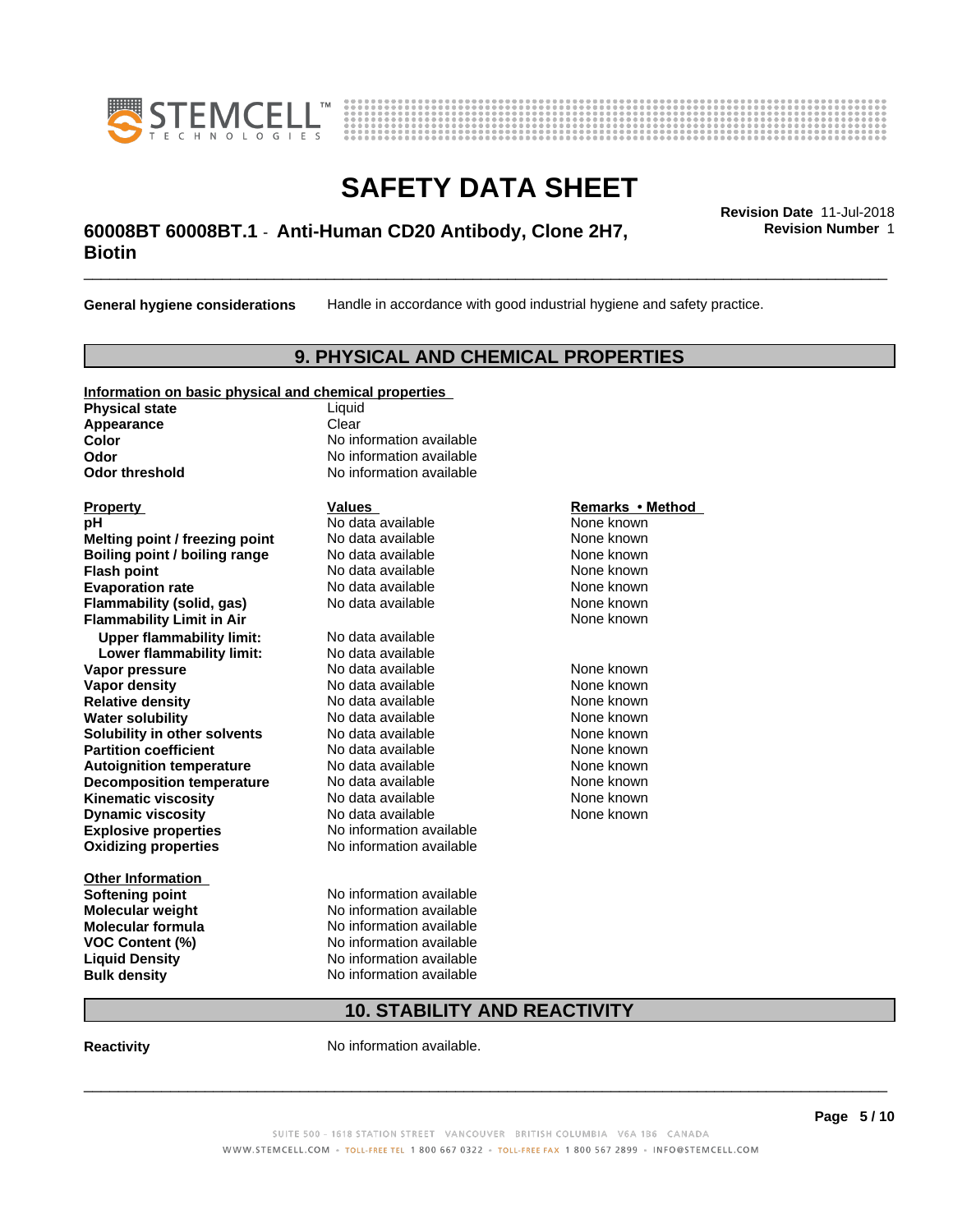



## \_\_\_\_\_\_\_\_\_\_\_\_\_\_\_\_\_\_\_\_\_\_\_\_\_\_\_\_\_\_\_\_\_\_\_\_\_\_\_\_\_\_\_\_\_\_\_\_\_\_\_\_\_\_\_\_\_\_\_\_\_\_\_\_\_\_\_\_\_\_\_\_\_\_\_\_\_\_\_\_\_\_\_\_\_\_\_\_\_\_\_\_\_ **Revision Date** 11-Jul-2018 **60008BT 60008BT.1** - **Anti-Human CD20 Antibody, Clone 2H7, Biotin**

**Chemical stability** Stable under normal conditions. **Possibility of hazardous reactions** None under normal processing. **Conditions to avoid** None known based on information supplied. **Incompatible materials** None known based on information supplied.

**Hazardous decomposition products** None known based on information supplied.

## **11. TOXICOLOGICAL INFORMATION**

### **Information on likely routes of exposure**

### **Product Information**

| <b>Inhalation</b>   | Specific test data for the substance or mixture is not available.            |
|---------------------|------------------------------------------------------------------------------|
| Eye contact         | Specific test data for the substance or mixture is not available.            |
| <b>Skin contact</b> | Specific test data for the substance or mixture is not available.            |
| Ingestion           | Specific test data for the substance or mixture is not available.            |
|                     | Symptoms related to the physical, chemical and toxicological characteristics |
|                     |                                                                              |

**Symptoms** No information available.

### **Numerical measures of toxicity**

### **Acute toxicity**

## **The following values are calculated based on chapter 3.1 of the GHS document** .

### **Unknown acute toxicity** 0 % of the mixture consists of ingredient(s) of unknown toxicity

0 % of the mixture consists of ingredient(s) of unknown acute oral toxicity

0 % of the mixture consists of ingredient(s) of unknown acute dermal toxicity

0 % of the mixture consists of ingredient(s) of unknown acute inhalation toxicity (gas)

0 % of the mixture consists of ingredient(s) of unknown acute inhalation toxicity (vapor)

0 % of the mixture consists of ingredient(s) of unknown acute inhalation toxicity (dust/mist)

## **Delayed and immediate effects as well as chronic effects from short and long-term exposure**

**Skin corrosion/irritation** No information available.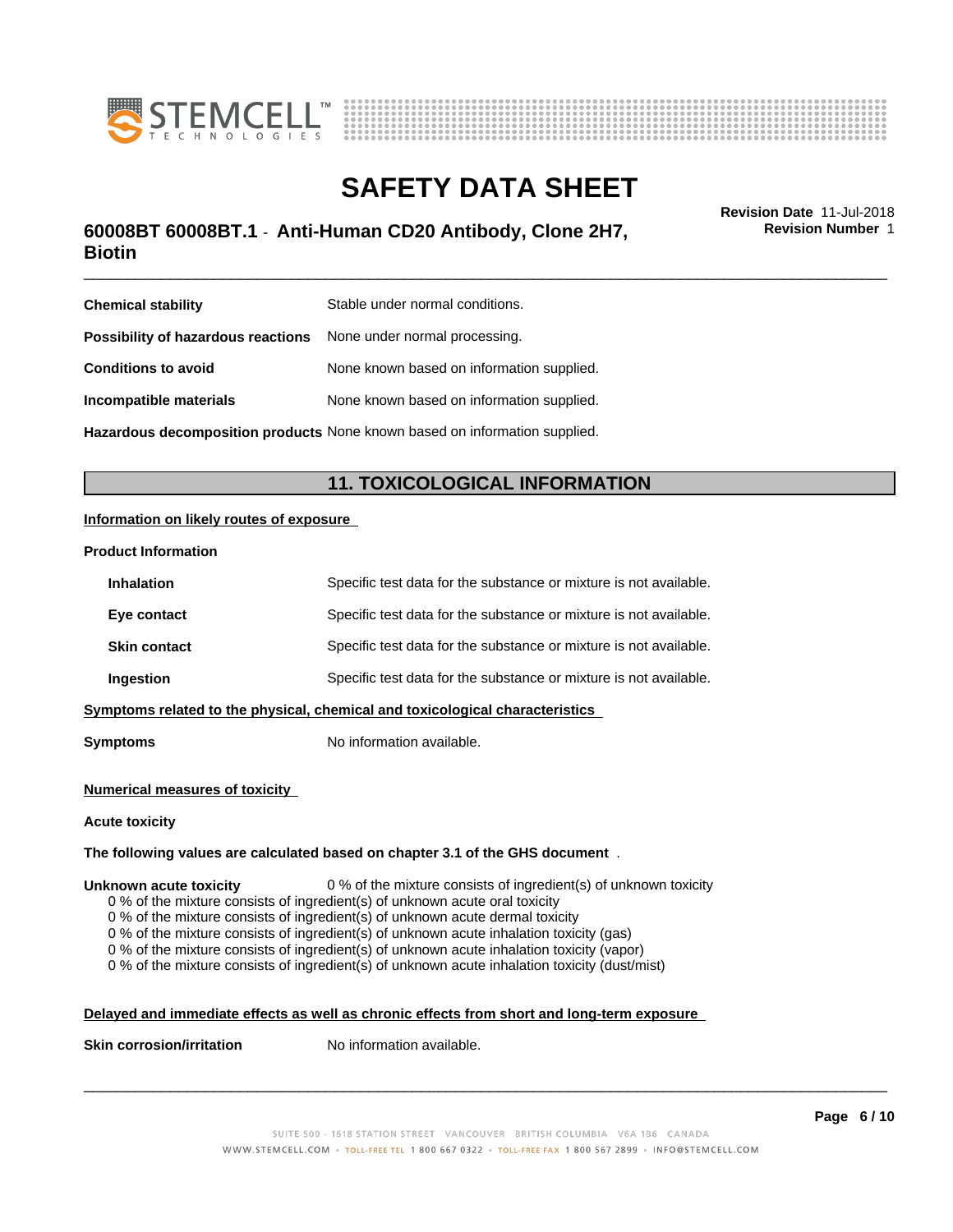



## \_\_\_\_\_\_\_\_\_\_\_\_\_\_\_\_\_\_\_\_\_\_\_\_\_\_\_\_\_\_\_\_\_\_\_\_\_\_\_\_\_\_\_\_\_\_\_\_\_\_\_\_\_\_\_\_\_\_\_\_\_\_\_\_\_\_\_\_\_\_\_\_\_\_\_\_\_\_\_\_\_\_\_\_\_\_\_\_\_\_\_\_\_ **Revision Date** 11-Jul-2018 **60008BT 60008BT.1** - **Anti-Human CD20 Antibody, Clone 2H7, Biotin**

| Serious eye damage/eye irritation | No information available. |
|-----------------------------------|---------------------------|
| Respiratory or skin sensitization | No information available. |
| Germ cell mutagenicity            | No information available. |
| Carcinogenicity                   | No information available. |
| <b>Reproductive toxicity</b>      | No information available. |
| <b>STOT - single exposure</b>     | No information available. |
| <b>STOT - repeated exposure</b>   | No information available. |
| <b>Aspiration hazard</b>          | No information available. |

## **12. ECOLOGICAL INFORMATION**

| <b>Ecotoxicity</b>            | ٠                                  |
|-------------------------------|------------------------------------|
| Persistence and degradability | No information available.          |
| <b>Bioaccumulation</b>        | There is no data for this product. |
| Other adverse effects         | No information available.          |

## **13. DISPOSAL CONSIDERATIONS**

| Waste treatment methods                |                                                                                                                    |
|----------------------------------------|--------------------------------------------------------------------------------------------------------------------|
| Waste from residues/unused<br>products | Dispose of in accordance with local regulations. Dispose of waste in accordance with<br>environmental legislation. |
| Contaminated packaging                 | Do not reuse empty containers.                                                                                     |
| <b>US EPA Waste Number</b>             | P <sub>105</sub>                                                                                                   |

## **14. TRANSPORT INFORMATION**

 $\overline{\phantom{a}}$  ,  $\overline{\phantom{a}}$  ,  $\overline{\phantom{a}}$  ,  $\overline{\phantom{a}}$  ,  $\overline{\phantom{a}}$  ,  $\overline{\phantom{a}}$  ,  $\overline{\phantom{a}}$  ,  $\overline{\phantom{a}}$  ,  $\overline{\phantom{a}}$  ,  $\overline{\phantom{a}}$  ,  $\overline{\phantom{a}}$  ,  $\overline{\phantom{a}}$  ,  $\overline{\phantom{a}}$  ,  $\overline{\phantom{a}}$  ,  $\overline{\phantom{a}}$  ,  $\overline{\phantom{a}}$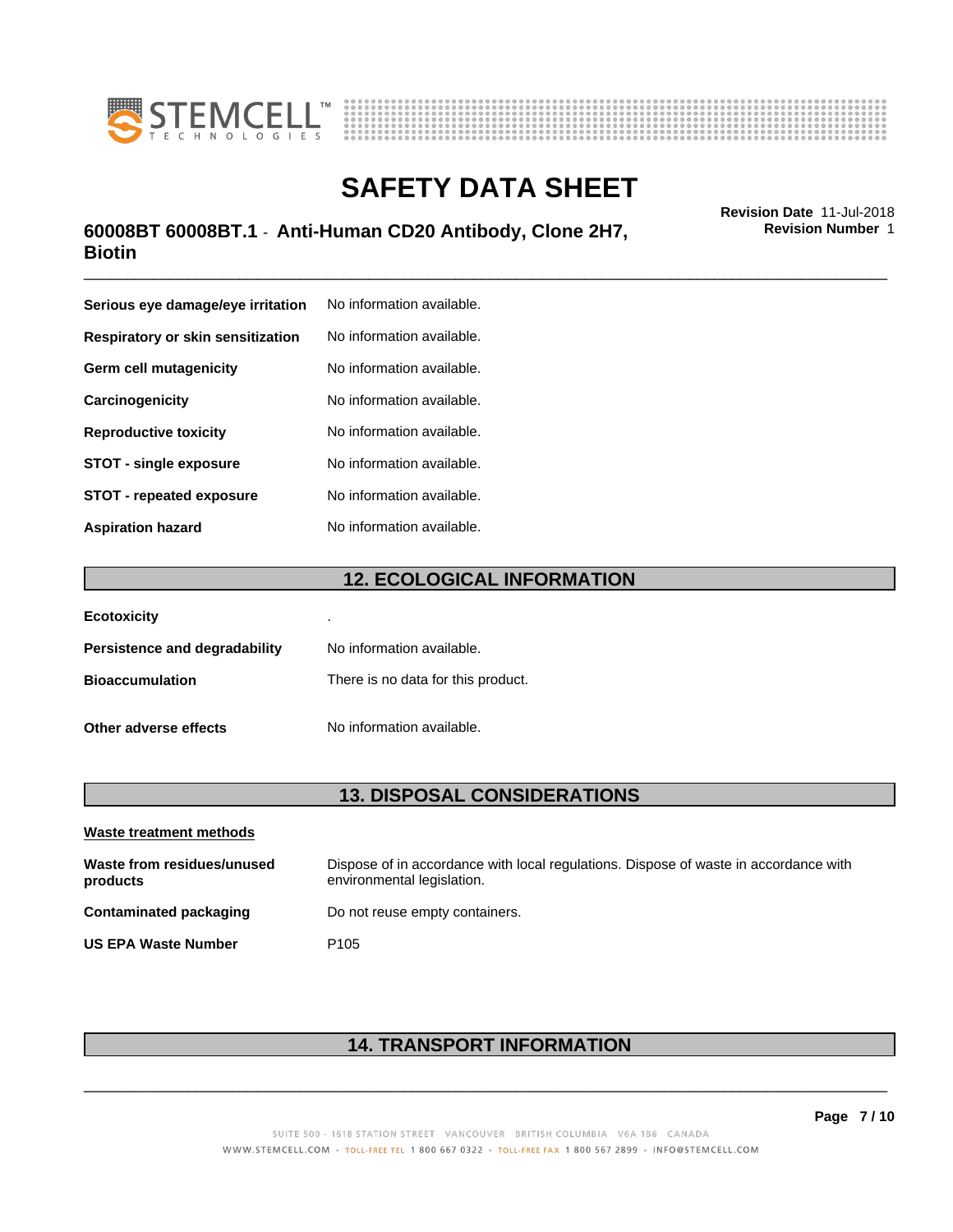



# **SAFETY DATA SHEET**<br>Revision Date 11-Jul-2018

## \_\_\_\_\_\_\_\_\_\_\_\_\_\_\_\_\_\_\_\_\_\_\_\_\_\_\_\_\_\_\_\_\_\_\_\_\_\_\_\_\_\_\_\_\_\_\_\_\_\_\_\_\_\_\_\_\_\_\_\_\_\_\_\_\_\_\_\_\_\_\_\_\_\_\_\_\_\_\_\_\_\_\_\_\_\_\_\_\_\_\_\_\_ **Revision Date** 11-Jul-2018 **60008BT 60008BT.1** - **Anti-Human CD20 Antibody, Clone 2H7, Biotin**

**DOT** Not regulated **TDG** Not regulated **MEX** Not regulated **ICAO** (air) Not regulated **IATA** Not regulated **IMDG** Not regulated **RID** Not regulated **ADR** Not regulated **ADN** Not regulated

## **15. REGULATORY INFORMATION**

| <b>International Inventories</b> |                 |
|----------------------------------|-----------------|
| TSCA                             | Complies        |
| <b>DSL/NDSL</b>                  | Complies        |
| <b>EINECS/ELINCS</b>             | Complies        |
| <b>ENCS</b>                      | Does not comply |
| <b>IECSC</b>                     | Complies        |
| <b>KECL</b>                      | Complies        |
| <b>PICCS</b>                     | Complies        |
| AICS                             | Complies        |
|                                  |                 |

 **Legend:**

 **TSCA** - United States Toxic Substances Control Act Section 8(b) Inventory

 **DSL/NDSL** - Canadian Domestic Substances List/Non-Domestic Substances List

 **EINECS/ELINCS** - European Inventory of Existing Chemical Substances/European List of Notified Chemical Substances

 **ENCS** - Japan Existing and New Chemical Substances

 **IECSC** - China Inventory of Existing Chemical Substances

 **KECL** - Korean Existing and Evaluated Chemical Substances

 **PICCS** - Philippines Inventory of Chemicals and Chemical Substances

 **AICS** - Australian Inventory of Chemical Substances

## **US Federal Regulations**

### **SARA 313**

Section 313 of Title III of the Superfund Amendments and Reauthorization Act of 1986 (SARA). This product does not contain any chemicals which are subject to the reporting requirements of the Act and Title 40 of the Code of Federal Regulations, Part 372.

 $\overline{\phantom{a}}$  ,  $\overline{\phantom{a}}$  ,  $\overline{\phantom{a}}$  ,  $\overline{\phantom{a}}$  ,  $\overline{\phantom{a}}$  ,  $\overline{\phantom{a}}$  ,  $\overline{\phantom{a}}$  ,  $\overline{\phantom{a}}$  ,  $\overline{\phantom{a}}$  ,  $\overline{\phantom{a}}$  ,  $\overline{\phantom{a}}$  ,  $\overline{\phantom{a}}$  ,  $\overline{\phantom{a}}$  ,  $\overline{\phantom{a}}$  ,  $\overline{\phantom{a}}$  ,  $\overline{\phantom{a}}$ 

**Page 8 / 10**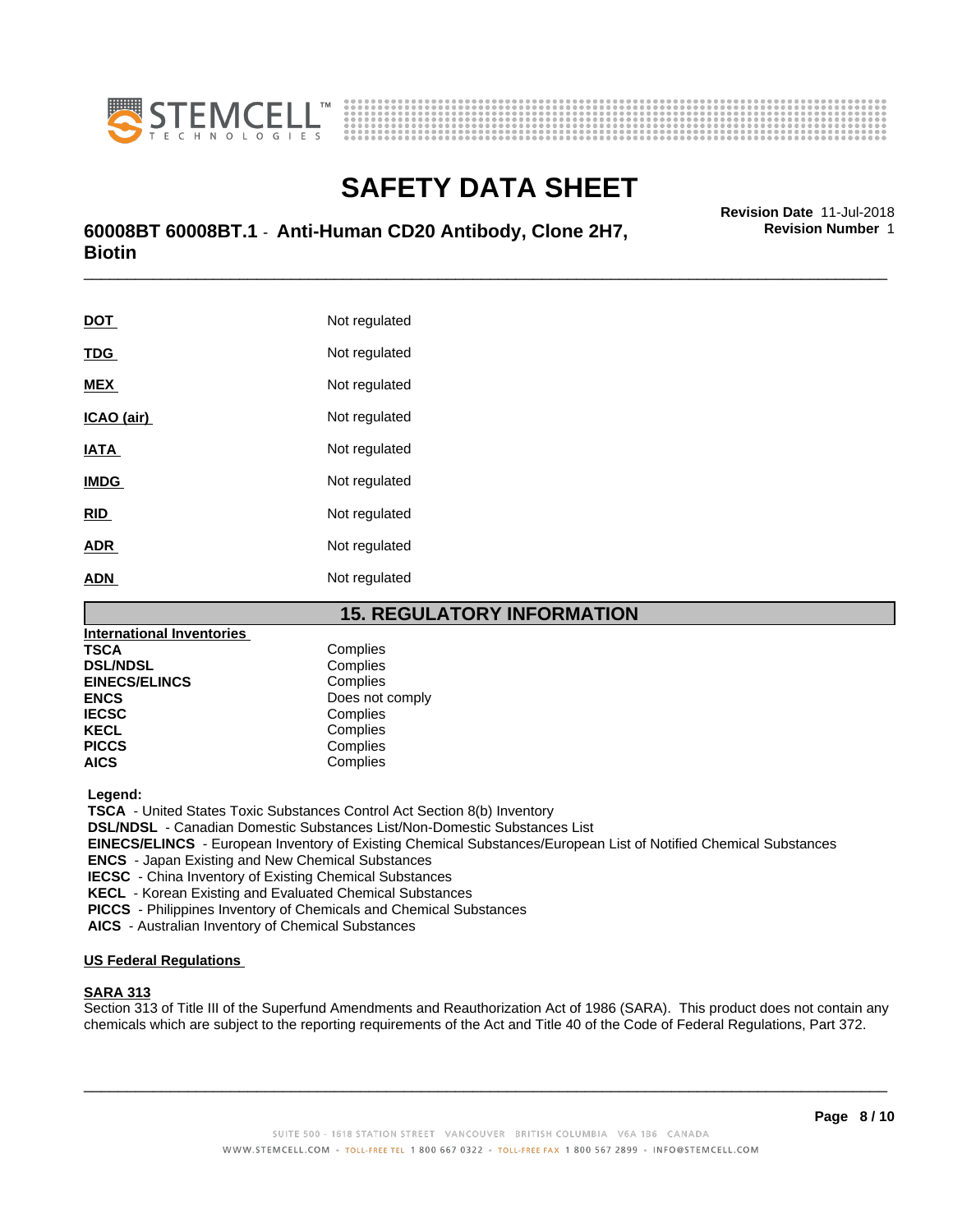



\_\_\_\_\_\_\_\_\_\_\_\_\_\_\_\_\_\_\_\_\_\_\_\_\_\_\_\_\_\_\_\_\_\_\_\_\_\_\_\_\_\_\_\_\_\_\_\_\_\_\_\_\_\_\_\_\_\_\_\_\_\_\_\_\_\_\_\_\_\_\_\_\_\_\_\_\_\_\_\_\_\_\_\_\_\_\_\_\_\_\_\_\_ **Revision Date** 11-Jul-2018 **60008BT 60008BT.1** - **Anti-Human CD20 Antibody, Clone 2H7, Biotin**

**SARA 311/312 Hazard Categories Acute health hazard** No **Chronic Health Hazard** No **Fire hazard** No **Sudden release of pressure hazard** No **Reactive Hazard** No

### **CWA (Clean WaterAct)**

This product does not contain any substances regulated as pollutants pursuant to the Clean Water Act (40 CFR 122.21 and 40 CFR 122.42).

### **CERCLA**

This material, as supplied, does not contain any substances regulated as hazardous substances under the Comprehensive Environmental Response Compensation and Liability Act (CERCLA) (40 CFR 302) or the Superfund Amendments and Reauthorization Act (SARA) (40 CFR 355). There may be specific reporting requirements at the local, regional, or state level pertaining to releases of this material.

### **US State Regulations**

### **California Proposition 65**

This product does not contain any Proposition 65 chemicals.

## **U.S. State Right-to-Know Regulations**

### **US State Regulations**

| Chemical name                         | New Jersey | <b>Massachusetts</b> | Pennsylvania |
|---------------------------------------|------------|----------------------|--------------|
| Water<br>7732-18-5                    |            |                      |              |
| Sodium Phosphate Dibasic<br>7558-79-4 |            |                      |              |
| Sodium Azide<br>26628-22-8            |            |                      |              |

### **U.S. EPA Label Information**

**EPA Pesticide Registration Number** Not applicable

## **16. OTHER INFORMATION, INCLUDING DATE OF PREPARATION OF THE LAST REVISION**

**Prepared By, State Control. STEMCELL Technologies Canada Inc.** Quality Control. STEMCELL Technologies Canada Inc.

 $\overline{\phantom{a}}$  ,  $\overline{\phantom{a}}$  ,  $\overline{\phantom{a}}$  ,  $\overline{\phantom{a}}$  ,  $\overline{\phantom{a}}$  ,  $\overline{\phantom{a}}$  ,  $\overline{\phantom{a}}$  ,  $\overline{\phantom{a}}$  ,  $\overline{\phantom{a}}$  ,  $\overline{\phantom{a}}$  ,  $\overline{\phantom{a}}$  ,  $\overline{\phantom{a}}$  ,  $\overline{\phantom{a}}$  ,  $\overline{\phantom{a}}$  ,  $\overline{\phantom{a}}$  ,  $\overline{\phantom{a}}$